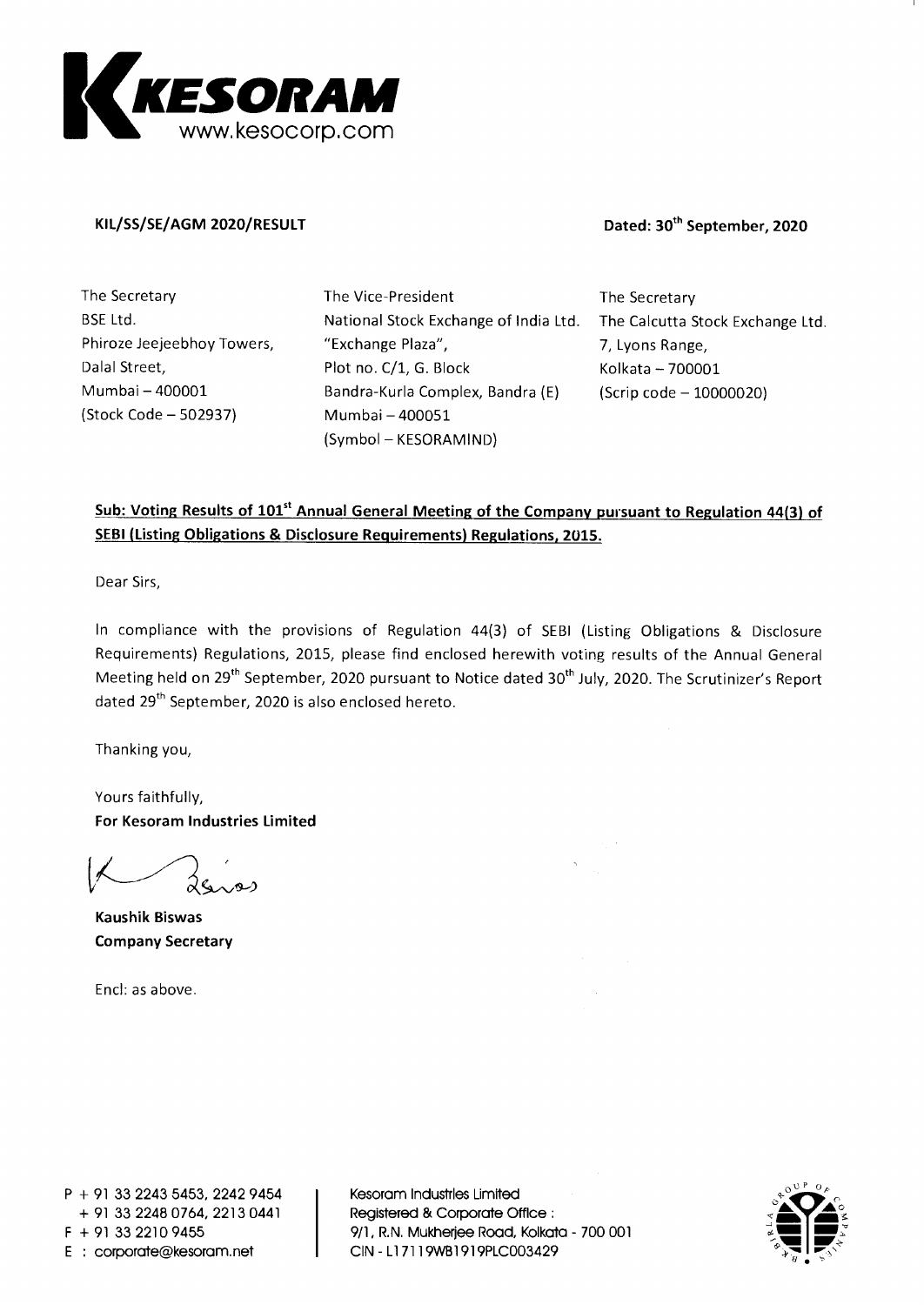

### Voting Results of Annual General Meeting held on 29th September, 2020

| Date of the AGM                                                               | 29.09.2020             |  |  |  |
|-------------------------------------------------------------------------------|------------------------|--|--|--|
| Total number of shareholders on record date                                   | 85092 <br>(22.09.2020) |  |  |  |
| No. of shareholders present in the meeting either in person or through proxy: |                        |  |  |  |
| Promoters and Promoter Group:                                                 | NA                     |  |  |  |
| Public:                                                                       | NA                     |  |  |  |
| No. of shareholders attended the meeting through /video Conferencing:         |                        |  |  |  |
| Promoters and Promoter Group:                                                 | 12                     |  |  |  |
| Public:                                                                       | 83                     |  |  |  |

Agenda-wise dosclosure (to be disclosed seperately for each agenda item)

Agenda No. 1:Adoption of the Audited Standalone Financial Statements of the Company for the Financial Year ended 31st March, 2020 and the Reports of the Board of Directors and Auditors thereon; and (b) the Audited Consolidated Financial Statements of the Company for the Financial Year ended 31st March, 2020 and the Report of Auditors thereon

|                             | Resolution required: (Ordinary/Special)                                     |                                   |                        |                                            | Ordinary                     |                           |                                         |                                       |  |  |  |
|-----------------------------|-----------------------------------------------------------------------------|-----------------------------------|------------------------|--------------------------------------------|------------------------------|---------------------------|-----------------------------------------|---------------------------------------|--|--|--|
|                             | Whether promoter/promoter group are interested in the<br>agenda/resolution? |                                   |                        | l No                                       |                              |                           |                                         |                                       |  |  |  |
| Category                    |                                                                             | Mode of Voting No. of shares held | No. of votes<br>polled | % of Votes Polled on<br>outstanding shares | No. of Votes -<br> in favour | No. of Votes -<br>against | % of Votes in favour<br>on votes polled | % of Votes against<br>on votes polled |  |  |  |
|                             |                                                                             | (1)                               | (2)                    | $(3)=[(2)/(1)]*100$                        | (4)                          | (5)                       | $(6)=[(4)/(2)]*100$                     | $(7)=[(5)/(2)]*100$                   |  |  |  |
| Promoter<br>and<br>Promoter | E-Voting                                                                    | 75761340                          | 75358844               | 99.47                                      | 75358844                     | 0                         | 100.00                                  | 0.00                                  |  |  |  |
|                             | Poll                                                                        |                                   |                        | 0.00                                       | 0                            | $\bf{0}$                  | 0.00                                    | 0.001                                 |  |  |  |
| Group                       | Total                                                                       |                                   | 75358844               | 99.47                                      | 75358844                     | $\bf{0}$                  | 100.00                                  | 0.00                                  |  |  |  |
|                             | E-Voting                                                                    |                                   | οI                     | 0.00                                       | 0                            | 0                         | 0.00                                    | 0.00                                  |  |  |  |
| Puhlic-<br>Institutions     | Poll                                                                        | 5147930                           | $\mathbf{0}$           | 0.00                                       | 0                            | o                         | 0.00                                    | 0.00                                  |  |  |  |
|                             | Total                                                                       |                                   | $\bf{0}$               | 0.00                                       | 0                            | 0                         | 0.00                                    | 0.00                                  |  |  |  |
|                             | E-Voting                                                                    |                                   | 13263192               | 22.12                                      | 13261134                     | 2058                      | 99.98                                   | 0.02                                  |  |  |  |
| Public-Non<br>Institutons   | Poll                                                                        | 61680809                          | 0                      | 0.00                                       | 0                            |                           | 0.00                                    | 0.00                                  |  |  |  |
|                             | Total                                                                       |                                   | 13263192               | 22.12                                      | 13261134                     | 2058                      | 99.98                                   | 0.02                                  |  |  |  |
| Total                       |                                                                             | 142590079                         | 88622036               | 62.15                                      | 88619978                     | 2058                      | 100.00                                  | 0.00                                  |  |  |  |

Agenda No. 2: Approval to the appointment of Director in place of Manjushree Khaitan (DIN: 00055898), who retires by rotation and being eligible, offers herself for re-appointment.

|                                                                                                                     | Resolution required: (Ordinary/Special) |                                                       |                        | Ordinary                                                                                                                                    |                           |                                            |                                         |                                       |  |  |
|---------------------------------------------------------------------------------------------------------------------|-----------------------------------------|-------------------------------------------------------|------------------------|---------------------------------------------------------------------------------------------------------------------------------------------|---------------------------|--------------------------------------------|-----------------------------------------|---------------------------------------|--|--|
| agenda/resolution?                                                                                                  |                                         | Whether promoter/promoter group are interested in the |                        | <b>Yes</b>                                                                                                                                  |                           |                                            |                                         |                                       |  |  |
| Category                                                                                                            |                                         | Mode of Voting No. of shares held                     | No. of votes<br>polled | % of Votes Polled on<br>outstanding shares                                                                                                  | No. of Votes<br>in favour | No. of Votes -<br>against                  | % of Votes in favour<br>on votes polled | % of Votes against<br>on votes polled |  |  |
|                                                                                                                     |                                         | (1)                                                   | (2)                    | $(3)=[(2)/(1)]*100$                                                                                                                         | (4)                       | (5)                                        | $(6)=[(4)/(2)]*100$                     | $(7)=[(5)/(2)]*100$                   |  |  |
| Promoter<br>and                                                                                                     | <b>E-Voting</b>                         |                                                       | 75358844               | 99.47                                                                                                                                       | 75358844                  | 0                                          | 100.00                                  | 0.00                                  |  |  |
| Promoter                                                                                                            | Poll                                    | 75761340                                              |                        | 0.00                                                                                                                                        | 0                         | 0                                          | 0.00                                    | 0.00                                  |  |  |
| Group                                                                                                               | Total                                   |                                                       | 75358844               | 99.47                                                                                                                                       | 75358844                  | 0                                          | 100.00                                  | 0.00                                  |  |  |
|                                                                                                                     | E-Voting                                | 5147930                                               | 4983817                | 96.81                                                                                                                                       | 4983817                   | 0                                          | 100.00                                  | 0.00                                  |  |  |
| Public-<br>Institutions                                                                                             | Poll                                    |                                                       |                        | 0.00                                                                                                                                        |                           | 0                                          | 0.00                                    | 0.00                                  |  |  |
|                                                                                                                     | Total                                   |                                                       | 4983817                | 96.81                                                                                                                                       | 4983817                   | 0                                          | 100.00                                  | 0.00                                  |  |  |
|                                                                                                                     | E-Voting                                |                                                       | 13263187               | 21.50                                                                                                                                       | 13253732                  | 9455                                       | 99.93                                   | 0.07                                  |  |  |
| Public-Non<br>Institutons                                                                                           | Poll                                    | 61680809                                              |                        | 0.00                                                                                                                                        |                           | o                                          | 0.00                                    | 0.00                                  |  |  |
|                                                                                                                     | Total                                   |                                                       | 13263187               | 21.50                                                                                                                                       | 13253732                  | 9455                                       | 99.93                                   | 0.07                                  |  |  |
| Total                                                                                                               |                                         | 142590079                                             | 93605848               | 65.65                                                                                                                                       | 93596393                  | 9455                                       | 99.99                                   | 0.01                                  |  |  |
| P + 91 33 2243 5453, 2242 9454<br>+ 91 33 2248 0764, 2213 0441<br>F + 91 33 2210 9455<br>corporate@kesoram.net<br>E |                                         |                                                       |                        | Kesoram Industries Limited<br>Registered & Corporate Office :<br>9/1, R.N. Mukherjee Road, Kolkata - 700 001<br>CIN - L17119WB1919PIC003429 |                           | RDU<br>$\widetilde{\mathbb{R}}$<br>$KQ1-1$ |                                         |                                       |  |  |

<sup>E</sup>corporate@kesoram.net

CIN - L171 19WB1919PLC003429

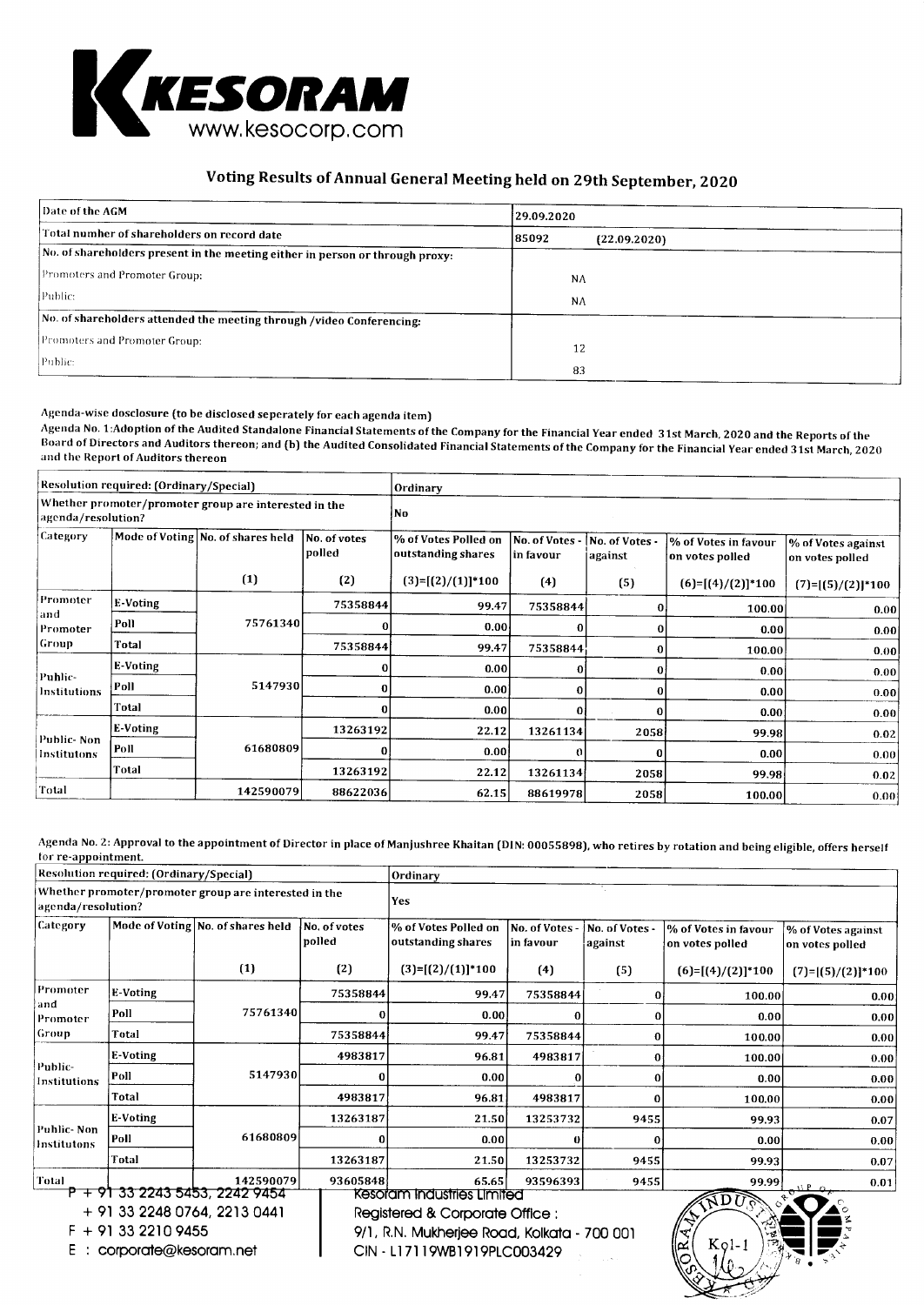#### Agenda No. 3: Confirmation and ratification of remuneration payable to Cost Auditors for the Financial Year 2019-20.

| Resolution required: (Ordinary/Special)                                     |                 |                                   |                        | Ordinary                                                                                              |          |          |                                         |                                       |  |  |
|-----------------------------------------------------------------------------|-----------------|-----------------------------------|------------------------|-------------------------------------------------------------------------------------------------------|----------|----------|-----------------------------------------|---------------------------------------|--|--|
| Whether promoter/promoter group are interested in the<br>agenda/resolution? |                 |                                   | No                     |                                                                                                       |          |          |                                         |                                       |  |  |
| Category                                                                    |                 | Mode of Voting No. of shares held | No. of votes<br>polled | No. of Votes -<br>No. of Votes<br>% of Votes Polled on<br>against<br>outstanding shares<br> in favour |          |          | % of Votes in favour<br>on votes polled | % of Votes against<br>on votes polled |  |  |
|                                                                             |                 | (1)                               | (2)                    | $(3)=[(2)/(1)]*100$                                                                                   | (4)      | (5)      | $(6)=[(4)/(2)]*100$                     | $(7)=[(5)/(2)]*100$                   |  |  |
| Promoter<br> and<br> Promater                                               | <b>E-Voting</b> |                                   | 75358844               | 99.47                                                                                                 | 75358844 | $\Omega$ | 100.00                                  | 0.00                                  |  |  |
|                                                                             | Poll            | 75761340                          | 0                      | 0.001                                                                                                 | $\bf{0}$ | 0        | 0.00                                    | 0.00                                  |  |  |
| Group                                                                       | Total           |                                   | 75358844               | 99.47                                                                                                 | 75358844 | $\bf{0}$ | 100.00                                  | 0.00                                  |  |  |
|                                                                             | E-Voting        |                                   | 4983817                | 96.81                                                                                                 | 4983817  |          | 100.00                                  | 0.00                                  |  |  |
| Public-<br>Institutions                                                     | Poll            | 5147930                           | 0                      | 0.00                                                                                                  | 0        | 0        | 0.00                                    | 0.00                                  |  |  |
|                                                                             | Total           |                                   | 4983817                | 96.81                                                                                                 | 4983817  | Ω        | 100.00                                  | 0.00                                  |  |  |
|                                                                             | E-Voting        |                                   | 13263200               | 21.50                                                                                                 | 13261102 | 2098     | 99.98                                   | 0.02                                  |  |  |
| Public-Non<br>Institutons                                                   | Poll            | 61680809                          | $\mathbf{0}$           | 0.00                                                                                                  |          | 0        | 0.00                                    | 0.00                                  |  |  |
|                                                                             | Total           |                                   | 13263200               | 21.50                                                                                                 | 13261102 | 2098     | 99.98                                   | 0.02                                  |  |  |
| Total                                                                       |                 | 142590079                         | 93605861               | 65.65                                                                                                 | 93603763 | 2098l    | 100.00                                  | 0.00                                  |  |  |

#### Agenda No. 4: Approval to the appointment of Bhaskar Niyogi, as a Non-Executive Nominee Director.

|                             | Resolution required: (Ordinary/Special) |                                                       |                        | Ordinary                                   |                                                          |          |                                         |                                       |  |
|-----------------------------|-----------------------------------------|-------------------------------------------------------|------------------------|--------------------------------------------|----------------------------------------------------------|----------|-----------------------------------------|---------------------------------------|--|
| agenda/resolution?          |                                         | Whether promoter/promoter group are interested in the |                        | No                                         |                                                          |          |                                         |                                       |  |
| Category                    |                                         | Mode of Voting No. of shares held                     | No. of votes<br>polled | % of Votes Polled on<br>outstanding shares | No. of Votes -<br>No. of Votes -<br>against<br>in favour |          | % of Votes in favour<br>on votes polled | % of Votes against<br>on votes polled |  |
|                             |                                         | (1)                                                   | (2)                    | $(3)=[(2)/(1)]*100$                        | (4)                                                      | (5)      | $(6)=[(4)/(2)]*100$                     | $(7)=[(5)/(2)]*100$                   |  |
| Promoter<br>and<br>Promoter | E-Voting                                | 75761340                                              | 75358844               | 99.47                                      | 75358844                                                 | 0        | 100.00                                  | 0.00                                  |  |
|                             | Poll                                    |                                                       | 0                      | 0.00                                       |                                                          | $\bf{0}$ | 0.00                                    | 0.00                                  |  |
| Group                       | Total                                   |                                                       | 75358844               | 99.47                                      | 75358844                                                 | 0        | 100.00                                  | 0.00                                  |  |
|                             | E-Voting                                |                                                       | 4983817                | 96.81                                      | 4983817                                                  | 0        | 100.00                                  | 0.00                                  |  |
| Public-<br>Institutions     | Poll                                    | 5147930                                               | 0                      | 0.00                                       |                                                          | 0        | 0.001                                   | 0.00                                  |  |
|                             | Total                                   |                                                       | 4983817                | 96.81                                      | 4983817                                                  | Ω        | 100.00                                  | 0.00                                  |  |
|                             | E-Voting                                |                                                       | 13262201               | 21.50                                      | 13260746                                                 | 1455     | 99,99                                   | 0.01                                  |  |
| Public- Non-<br>Institutons | Poll                                    | 61680809                                              | $\Omega$               | 0.001                                      | O                                                        | 0        | 0.00                                    | 0.00                                  |  |
|                             | Total                                   |                                                       | 13262201               | 21.50                                      | 13260746                                                 | 1455     | 99.99                                   | 0.01                                  |  |
| Total                       |                                         | 142590079                                             | 93604862               | 65.65                                      | 93603407                                                 | 1455     | 100.00                                  | 0.00                                  |  |

#### Agenda No. 5: Approval to the re-appointment of Lee Seow Chuan as an Independent Director for a second term of five years

|                                       | Resolution required: (Ordinary/Special) |                                                       |                        | Special                                    |                             |                           |                                         |                                       |  |  |
|---------------------------------------|-----------------------------------------|-------------------------------------------------------|------------------------|--------------------------------------------|-----------------------------|---------------------------|-----------------------------------------|---------------------------------------|--|--|
| agenda/resolution?                    |                                         | Whether promoter/promoter group are interested in the |                        | No                                         |                             |                           |                                         |                                       |  |  |
| Category                              |                                         | Mode of Voting No. of shares held                     | No. of votes<br>polled | % of Votes Polled on<br>outstanding shares | No. of Votes -<br>in favour | No. of Votes -<br>against | % of Votes in favour<br>on votes polled | % of Votes against<br>on votes polled |  |  |
|                                       |                                         | (1)                                                   | (2)                    | $(3)=[(2)/(1)]*100$                        | (4)                         | (5)                       | $(6)=[(4)/(2)]*100$                     | $(7)=[(5)/(2)]*100$                   |  |  |
| Promoter<br>land<br>Promoter<br>Group | E-Voting                                |                                                       | 75358844               | 99.47                                      | 75358844                    | 0                         | 100.00                                  | 0.00                                  |  |  |
|                                       | Poll                                    | 75761340                                              | O                      | 0.00                                       |                             | 0                         | 0.00                                    | 0.00                                  |  |  |
|                                       | Total                                   |                                                       | 75358844               | 99.47                                      | 75358844                    | 0                         | 100.00                                  | 0.00                                  |  |  |
|                                       | E-Voting                                |                                                       | 4983817                | 96.81                                      | 4983817                     | $\bf{0}$                  | 100.00                                  | 0.00                                  |  |  |
| Public-<br><b>Institutions</b>        | Poll                                    | 5147930                                               |                        | 0.001                                      | 0                           | 0                         | 0.00                                    | 0.00                                  |  |  |
|                                       | Total                                   |                                                       | 4983817                | 96.81                                      | 4983817                     | 0                         | 100.00                                  | 0.00                                  |  |  |
|                                       | E-Voting                                |                                                       | 13262201               | 21.50                                      | 13260691                    | 1510                      | 99.99                                   | 0.01                                  |  |  |
| Public- Non                           | Poll                                    | 61680809                                              |                        | 0.00                                       | 0                           | 0                         | 0.00                                    | 0,00                                  |  |  |
| Institutons                           | Total                                   |                                                       | 13262201               | 21.50                                      | 13260691                    | 1510                      | <b>DPS?</b>                             | 0.01                                  |  |  |
| Total                                 |                                         | 142590079                                             | 93604862               | 65,65                                      | 93603352                    | 1510                      | <b>TOO OON</b><br>مائية<br>ب ا          | 0.00                                  |  |  |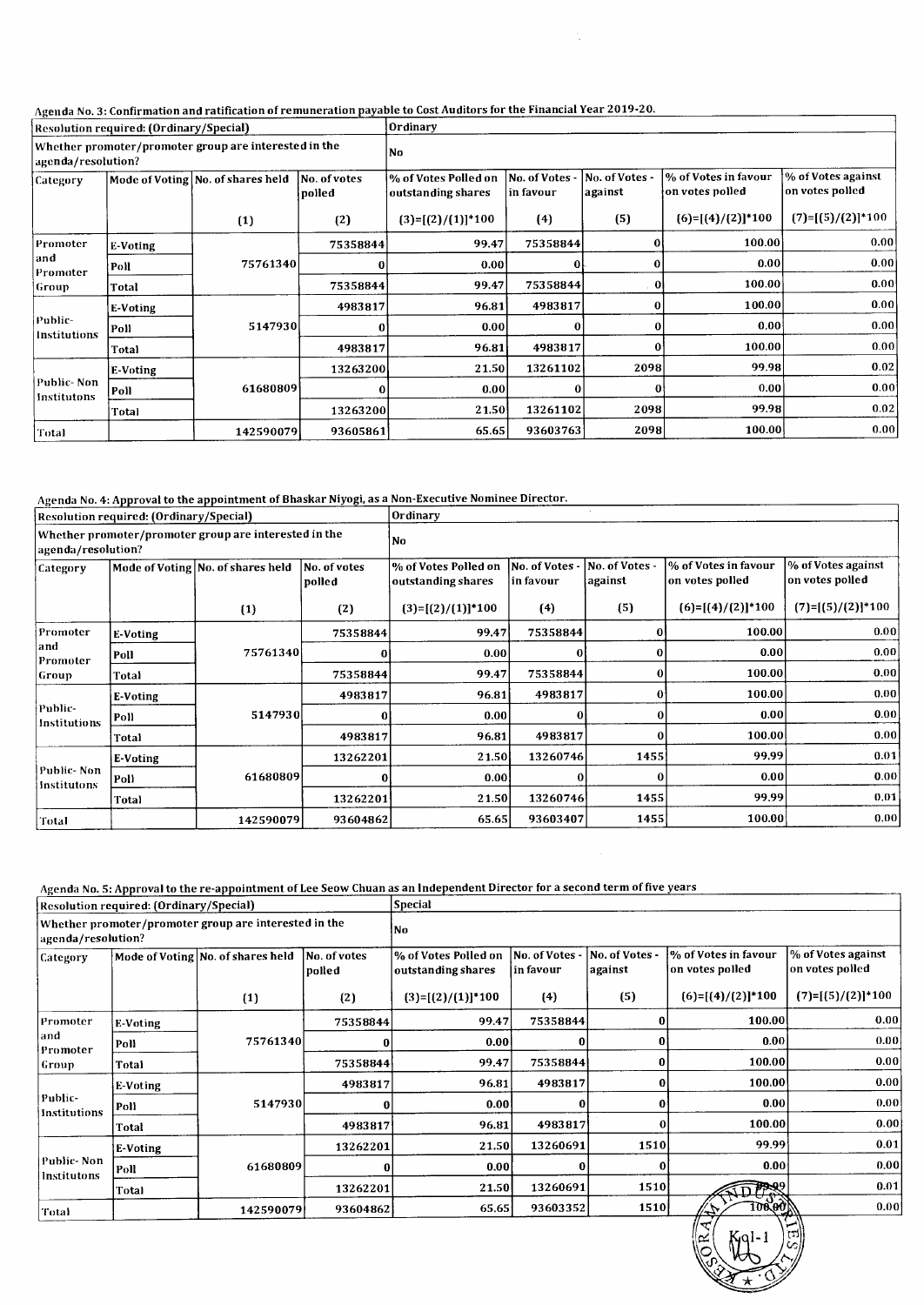Agenda No. 6: Approval to the appointment of Radhakrishnan Padmalochanan as a Whole-time Director of the Company, for a period of three years effective 8th<br>August, 2019

|                                                                             | Resolution required: (Ordinary/Special) |                                   |                        | <b>Special</b>                             |                             |                           |                                         |                                       |  |
|-----------------------------------------------------------------------------|-----------------------------------------|-----------------------------------|------------------------|--------------------------------------------|-----------------------------|---------------------------|-----------------------------------------|---------------------------------------|--|
| Whether promoter/promoter group are interested in the<br>agenda/resolution? |                                         |                                   | <b>No</b>              |                                            |                             |                           |                                         |                                       |  |
| Category                                                                    |                                         | Mode of Voting No. of shares held | No. of votes<br>polled | % of Votes Polled on<br>outstanding shares | No. of Votes -<br>in favour | No. of Votes -<br>against | % of Votes in favour<br>on votes polled | % of Votes against<br>on votes polled |  |
|                                                                             |                                         | (1)                               | (2)                    | $(3)=(2)/(1)$ <sup>*</sup> 100             | (4)                         | (5)                       | $(6)=[(4)/(2)]*100$                     | $(7)=[(5)/(2)]*100$                   |  |
| Promoter                                                                    | E-Voting                                |                                   | 75358844               | 99.47                                      | 75358844                    | 0                         | 100.00                                  | 0.00                                  |  |
| and<br>Promoter                                                             | Poll                                    | 75761340                          | 0                      | 0.00                                       | 0                           | $\bf{0}$                  | 0.00                                    | 0.00                                  |  |
| Group                                                                       | Total                                   |                                   | 75358844               | 99.47                                      | 75358844                    | $\bf{0}$                  | 100.00                                  | 0.00                                  |  |
|                                                                             | <b>E-Voting</b>                         |                                   | 4983817                | 96.81                                      | 0                           | 4983817                   | 0.00                                    | 100.00                                |  |
| Public-<br>Institutions                                                     | Poll                                    | 5147930                           | 0                      | 0.00                                       |                             |                           | 0.00                                    | 0.00                                  |  |
|                                                                             | Total                                   |                                   | 4983817                | 96.81                                      | 0                           | 4983817                   | 0.00                                    | 100.00                                |  |
|                                                                             | E-Voting                                |                                   | 13262201               | 21.50                                      | 13260746                    | 1455                      | 99.99                                   | 0.01                                  |  |
| Public-Non<br>Institutons                                                   | Poll                                    | 61680809                          |                        | 0.001                                      | 0                           | 0                         | 0.001                                   | 0.00                                  |  |
|                                                                             | Total                                   |                                   | 13262201               | 21.50                                      | 13260746                    | 1455                      | 99.99                                   | 0.01                                  |  |
| Total                                                                       |                                         | 142590079                         | 93604862               | 65.65                                      | 88619590                    | 4985272                   | 94.67                                   | 5.33                                  |  |

Agenda No. 7: Approval to give Loan to any person or other body corporate or give any Guarantee or provide Security in connection with a loan to any other body corporate or person or to acquire by way of subscription, purchase or otherwise, the securities of any other bodies corporat

| Resolution required: (Ordinary/Special)                                     |                 |                                   |                        | <b>Special</b>                             |                            |                           |                                          |                                       |  |
|-----------------------------------------------------------------------------|-----------------|-----------------------------------|------------------------|--------------------------------------------|----------------------------|---------------------------|------------------------------------------|---------------------------------------|--|
| Whether promoter/promoter group are interested in the<br>agenda/resolution? |                 |                                   | No.                    |                                            |                            |                           |                                          |                                       |  |
| Category                                                                    |                 | Mode of Voting No. of shares held | No. of votes<br>polled | % of Votes Polled on<br>outstanding shares | No. of Votes<br> in favour | No. of Votes -<br>against | l% of Votes in favour<br>on votes polled | % of Votes against<br>on votes polled |  |
|                                                                             |                 | (1)                               | (2)                    | $(3)=[(2)/(1)]*100$                        | (4)                        | (5)                       | $(6)=[(4)/(2)]*100$                      | $(7)=[(5)/(2)]*100$                   |  |
| Promoter                                                                    | E-Voting        | 75761340                          | 75358844               | 99.47                                      | 75358844                   | 0                         | 100.00                                   | 0.00                                  |  |
| and<br>Promoter                                                             | Poll            |                                   | $\bf{0}$               | 0.001                                      |                            |                           | 0.00                                     | 0.00                                  |  |
| Group                                                                       | Total           |                                   | 75358844               | 99.47                                      | 75358844                   |                           | 100.00                                   | 0.00                                  |  |
|                                                                             | <b>E-Voting</b> |                                   | 4983817                | 96.81                                      | 0                          | 4983817                   | 0.00                                     | 100.00                                |  |
| Public-<br>Institutions                                                     | Poll            | 5147930                           | 0                      | 0.00                                       | 0                          |                           | 0.00                                     | 0.001                                 |  |
|                                                                             | Total           |                                   | 4983817                | 96.81                                      | 0                          | 4983817                   | 0.00                                     | 100.00                                |  |
|                                                                             | E-Voting        |                                   | 13262201               | 21.50                                      | 13190138                   | 72063                     | 99.46                                    | 0.54                                  |  |
| Public-Non<br>Institutons                                                   | Poll            | 61680809                          | $\Omega$               | 0.00                                       | 0                          |                           | 0.00                                     | 0.00                                  |  |
|                                                                             | Total           |                                   | 13262201               | 21.50                                      | 13190138                   | 72063                     | 99.46                                    | 0.54                                  |  |
| Total                                                                       |                 | 142590079                         | 93604862               | 65.65                                      | 88548982                   | 5055880                   | 94.60                                    | 5.40                                  |  |

Agenda No. 8: Approval to re-classify the Authorised Share Capital of the Company

|                         | Resolution required: (Ordinary/Special) |                                                       |                        | <b>Special</b>                             |                             |                           |                                         |                                       |  |  |
|-------------------------|-----------------------------------------|-------------------------------------------------------|------------------------|--------------------------------------------|-----------------------------|---------------------------|-----------------------------------------|---------------------------------------|--|--|
| agenda/resolution?      |                                         | Whether promoter/promoter group are interested in the |                        | No.                                        |                             |                           |                                         |                                       |  |  |
| Category                |                                         | Mode of Voting No. of shares held                     | No. of votes<br>polled | % of Votes Polled on<br>outstanding shares | No. of Votes -<br>in favour | No. of Votes -<br>against | % of Votes in favour<br>on votes polled | % of Votes against<br>on votes polled |  |  |
|                         |                                         | (1)                                                   | (2)                    | $(3)=[(2)/(1)]^{*}100$                     | (4)                         | (5)                       | $(6)=[(4)/(2)]*100$                     | $(7)=[(5)/(2)]*100$                   |  |  |
| Promoter                | <b>E-Voting</b>                         | 75761340                                              | 75358844               | 99.47                                      | 75358844                    | 0                         | 100.00                                  | 0.00                                  |  |  |
| and<br>Promoter         | Poll                                    |                                                       |                        | 0.00                                       | 0                           | $\bf{0}$                  | 0.00                                    | 0.00                                  |  |  |
| Group                   | Total                                   |                                                       | 75358844               | 99.47                                      | 75358844                    | 0                         | 100.00                                  | 0.00                                  |  |  |
|                         | E-Voting                                |                                                       | 4983817                | 96.81                                      | 4983817                     | 0                         | 100.00                                  | 0.00                                  |  |  |
| Public-<br>Institutions | Poll                                    | 5147930                                               | O                      | 0.001                                      | $\Omega$                    | 0                         | 0.00                                    | 0.00                                  |  |  |
|                         | Total                                   |                                                       | 4983817                | 96.81                                      | 4983817                     | 0                         | 100.00                                  | 0.00                                  |  |  |
|                         | E-Voting                                |                                                       | 13262236               | 21.50                                      | 13260983                    | 1253                      | 99.99                                   | 0.01                                  |  |  |
| Public- Non-            | Poll                                    | 61680809                                              | $\bf{0}$               | 0.001                                      | 0                           | 0                         | 0.00                                    | 0.00                                  |  |  |
| Institutons             | Total                                   |                                                       | 13262236               | 21.50                                      | 13260983                    | 1253                      | <b>ADOTT</b>                            | 0.01                                  |  |  |
| Total                   |                                         | 142590079                                             | 93604897               | 65.65                                      | 93603644                    | 1253                      | 100.00<br>ہے آ                          | 0.00                                  |  |  |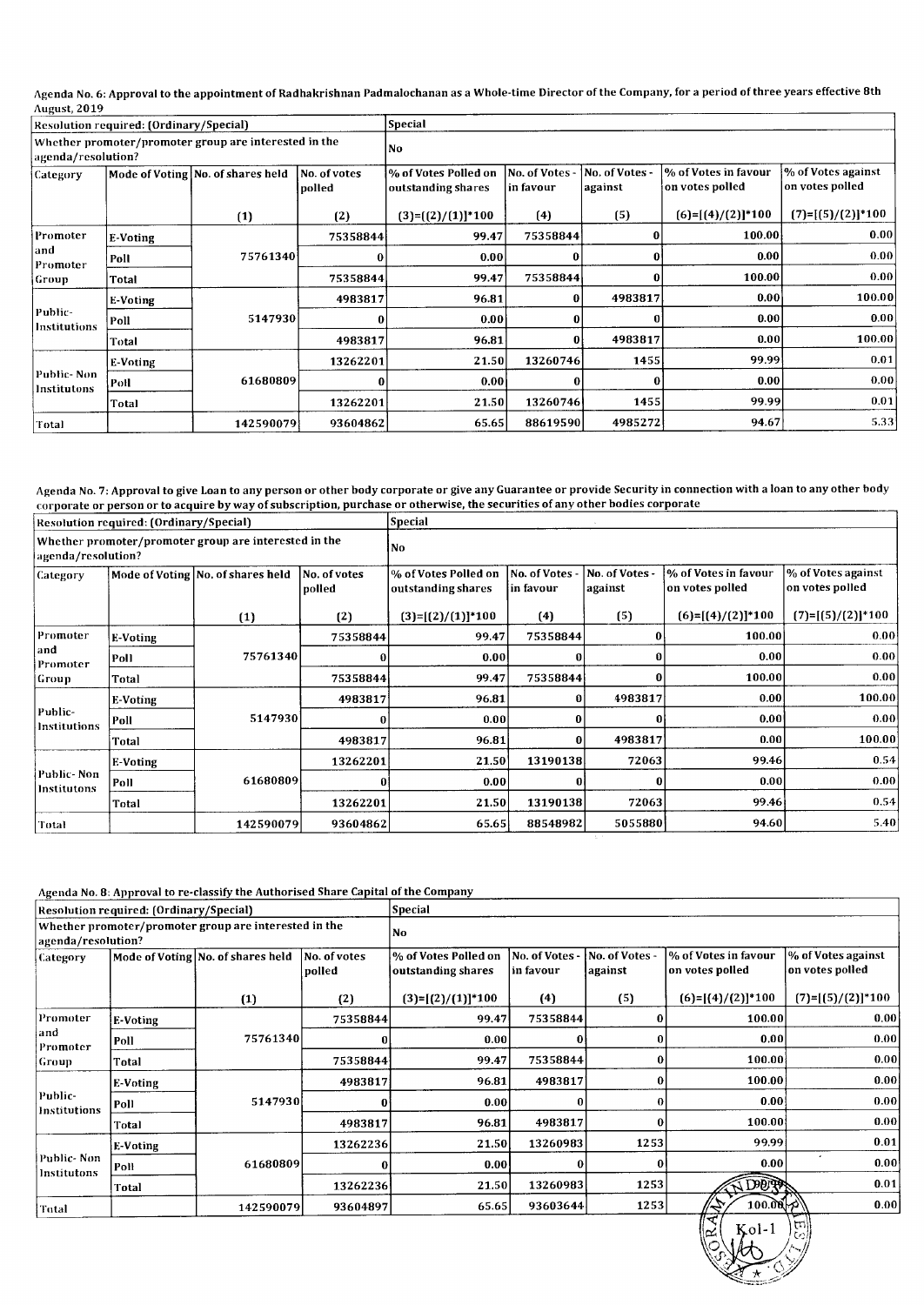



www.rpaonline.in

Date : 29th September, 2020

To, The Chairman Kesoram Industries Limited CIN: L17119WB1919PLC003429 9/1, R.N. Mukherjee Road, Kolkata - 700001

Dear Sir,

I, Ritu Bajaj (Membership No. F9913), Proprietor of RP & Associates, Company Secretaries having our office at "Ricoh" Salt Lake Electronics Complex, Plot No. A1/1 & 2, Block - GP, Sector-V, Room No. 5, Kolkata 700091, thank you for appointing us as the Scrutinizer for remote e-voting process and e-voting process by your Members during the 101th Annual General Meeting of your Company held on Tuesday, 29th September, 2020 through Video Conferencing ("VC") / Other Audio-Visual Means ("OAVM").

We are pleased to submit the Scrutinizer's Report, which is comprehensive and selfexplanatory in all respects.

#### For RP & Associates

Company Seeres sor KOLKATA Ritu Bajaj Proprietor M.No. : F9913 CP No.: 11933 UDIN : F009913B000809756



Date: 29<sup>th</sup> September, 2020 Place : Kolkata

> "Ricoh", Salt Lake Electronics Complex, Plot No. - A1/1 & 2, Block - GP Sector - V, Room No. - 5, Kolkata - 700 091, Phone: +91 33 4031 3000 Email -rbajaj@rpaonline.in

 $\mathbf{1}$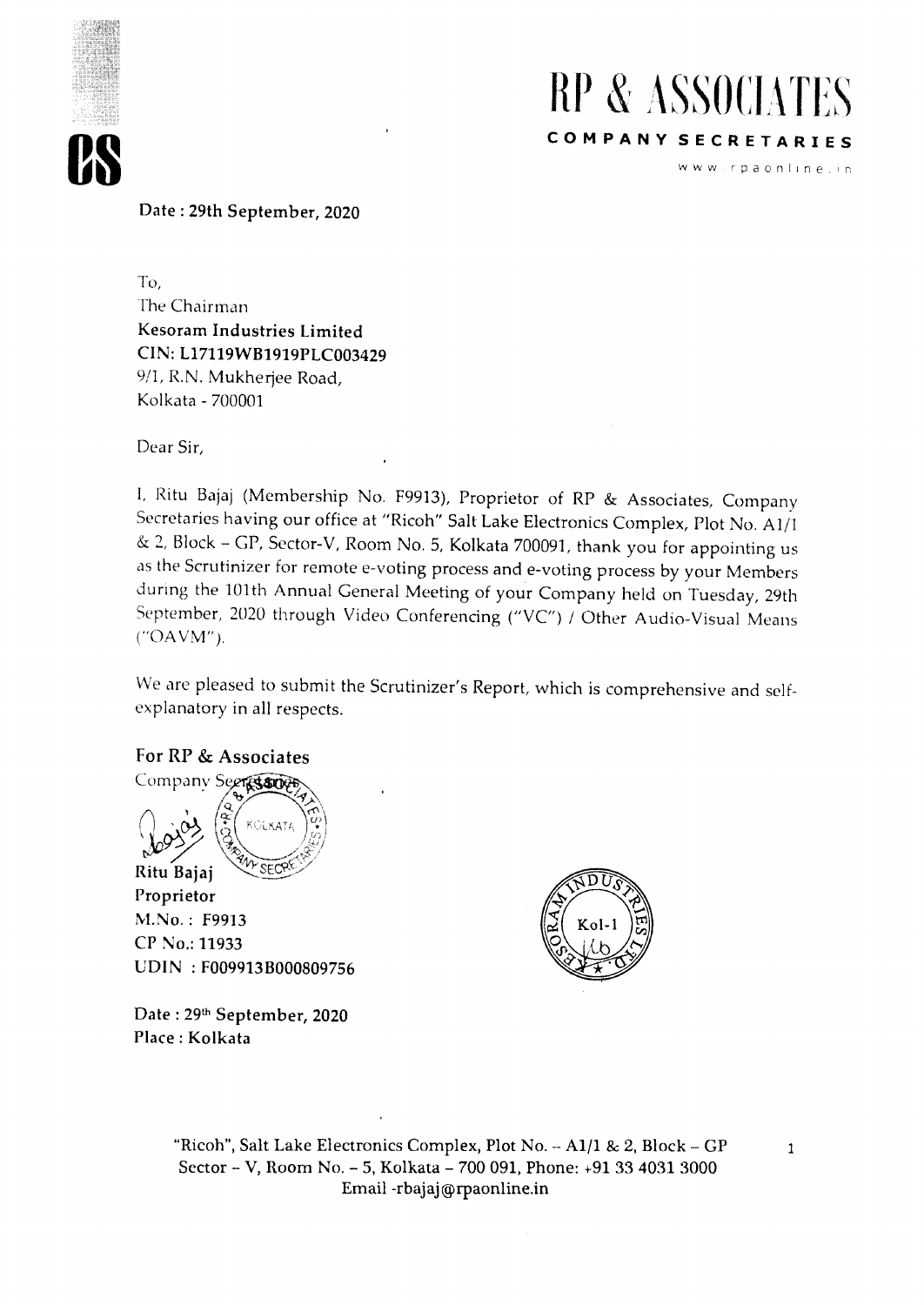

# **RP & ASSOCIATES COMPANY SECRETARIES**

www.rpaonline.in

# **SCRUTINIZER'S REPORT**

| Name of the Company | Kesoram Industries Limited                                                                     |
|---------------------|------------------------------------------------------------------------------------------------|
| Meeting             | 101th Annual General Meeting                                                                   |
| Day, Date & Time    | Tuesday, 29th September, 2020 at 10:00 am                                                      |
| Deemed Venue        | Registered Office situated at<br>9/1, R.N. Mukherjee Road, Birla Building,<br>Kolkata - 700001 |
| Mode                | Video Conferencing ("VC") / Other Audio-<br>Visual Means ("OAVM")                              |

#### 1.Appointment as Scrutinizer

We were appointed as the Scrutinizer for the remote e-voting as well as the e-voting by Members during the 101th Annual General Meeting ("AGM") of KESORAM INDUSTRIES LIMITED (hereinafter referred to as "the Company") scheduled on Tuesday, 29th September, 2020 at 10:00 a.m. held through Video Conferencing ("VC") / Other Audio-Visual Means ("OAVM"). Our responsibility as a Scrutinizer was to ensure that the voting process was conducted in a fair and transparent manner and to ascertain the requisite majority on e-voting carried out as per the provisions of Companies Act, 2013 and Rule 20 of the Companies (Management and Administration) Rules, 2014, as amended and submit a Scrutinizer's report on the voting on the resolutions based on the reports generated from the electronic voting system.

### 2. Dispatch of Notice convening the AGM

2.1 Pursuant to General Circulars No. 14/2020, 17/2020 and 20/2020 dated 8th April, 2020, 13th April, 2020 and 5th May, 2020 respectively issued by the Ministry of

"Ricoh", Salt Lake Electronics Complex, Plot No. - A1/1 & 2, Block - GP Sector - V, Room No. - 5, Kolkata - 700 091, Phone: +91 33 4031 3000 Email -rhajaj®rpaonline.in

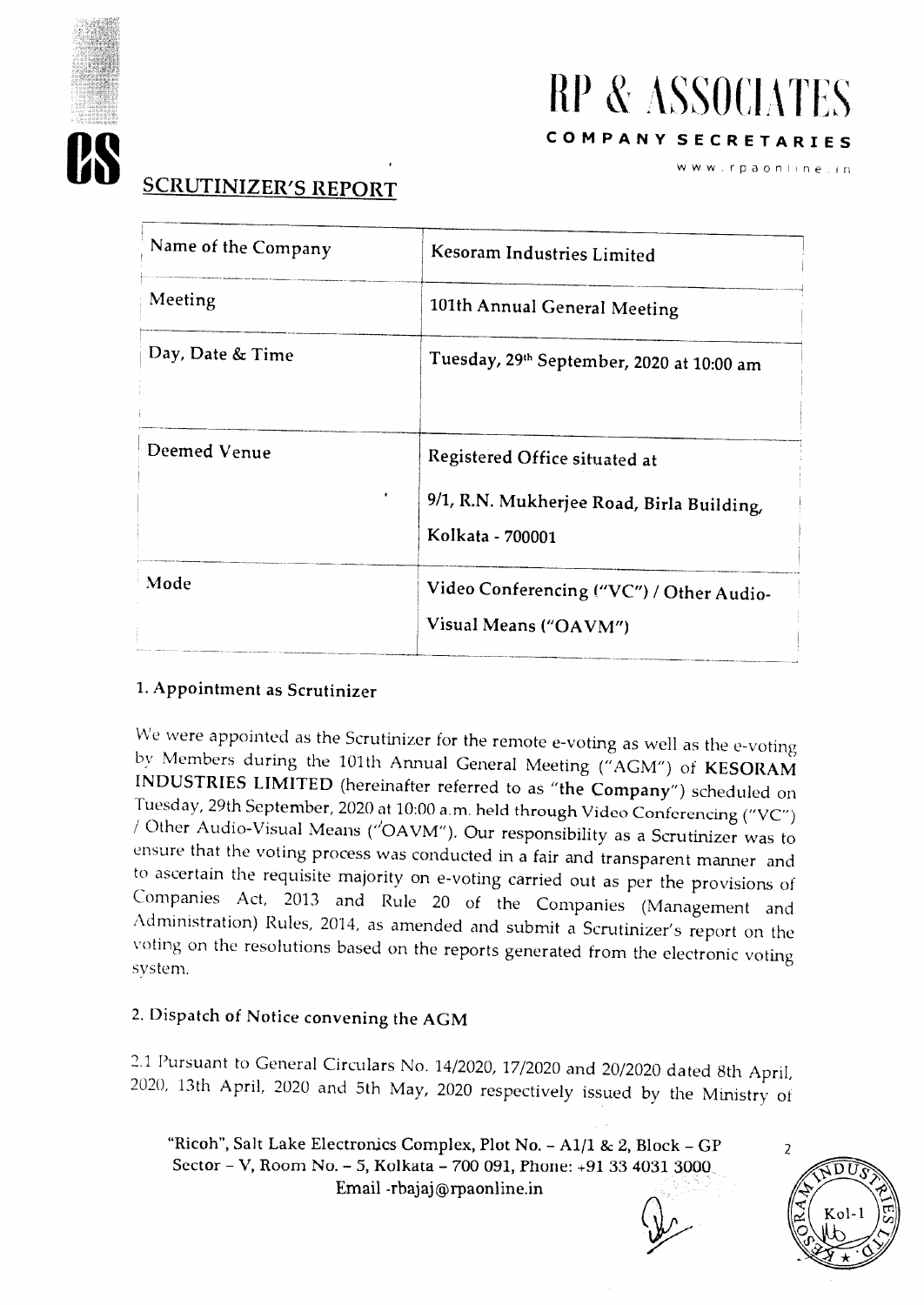Corporate Affairs, an advertisement was published in Financial Express (English) and Ekdin (Bengali) on Monday, 07th September, 2020 specifying the date & time of the AGM, availability of the notice on Company's website and website of Stock Exchanges, manner of registration of email ids by the members (both physical & demat) who are yet to register their email ids with the Company, manner of voting through remote e-voting or through e-voting system at the AGM etc.

2.2 The Company hosted the notice of AGM on its website, website of the agency providing the platform for remote e-voting and e-voting during the AGM and also intimated the same to BSE Limited, National Stock Exchange of India Limited and Calcutta Stock Exchange on Monday, 7th September, 2020.

2.3 The Company informed that on the basis of the Register of Members and the list of Beneficial Owners made available by MCS Share Transfer Agent Limited, the Registrar and Share Transfer Agents ("RTA") of the Company, the Company completed dispatch of Notice of AGM on **Saturday, 5<sup>th</sup> September, 2020**.

#### 3.Cut-off date

Voting rights were reckoned as on Tuesday, 22<sup>nd</sup> September, 2020, being the cut-off date for the purpose of deciding the entitlements of members for remote e-voting and e-voting at the AGM.

#### 4.Remote e-voting process

#### 4.1 Agency

The Company appointed NSDL as the agency for providing the platform for remote e-voting platform and e-voting at the AGM.

#### 4.2 Remote e-voting period

Remote e-voting platform was open from 9:00 a.m. (IST) on Saturday, 26<sup>th</sup> September, 2020 till 5:00 p.m. (1ST) on Monday, 28th September, 2020 and members were required to cast their votes electronically conveying their assent or dissent in respect of the resolutions on the remote e-voting platform provided by NSDL.

#### 5. Voting at the AGM

5.1 In keeping with Regulation 44(1) and 44(2) of SEBI (Listing Obligations and Disclosure Requirements) Regulations, 2015 and as prescribed under Rule 20 (4)(xiii) of the Companies (Management and Administration) Rules, 2014 for the purpose of



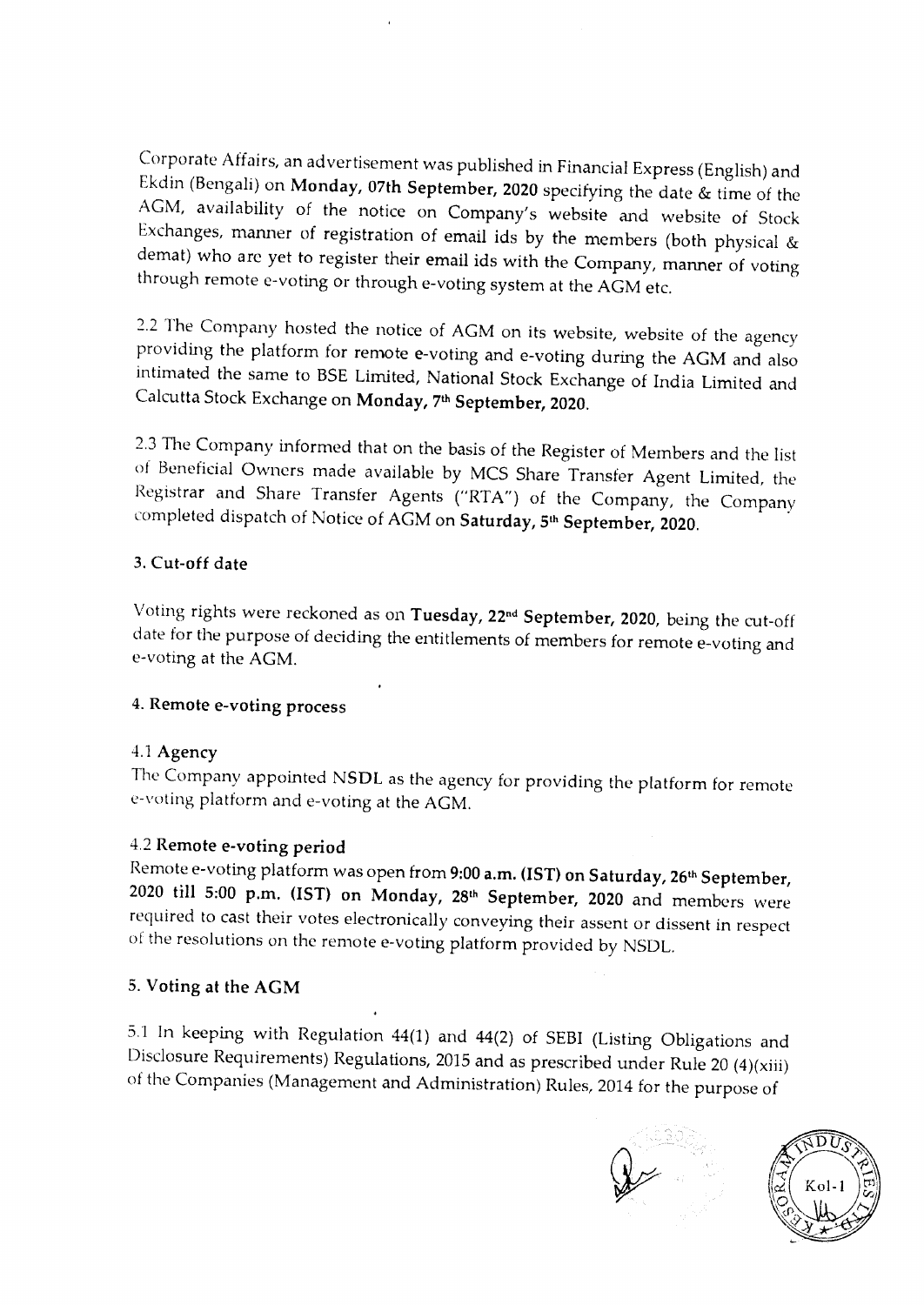ensuring that Members who have cast their votes through remote e-voting do not vote again during the general meeting, the Scrutinizer shall have access after closure of period of remote e-voting and before the start of general meeting, to only such details relating to Members who have cast their votes through remote e-voting, such as their names, DP ID & Client ID / folios, number of shares held but not the manner in which they have voted.

#### 6. Counting Process

e.1 On completion of e - voting during the AGM, we unblocked the results of the remote e-voting and e-voting by members at the AGM, on the NSDL evoting platform and downloaded the results.

#### 7. Results

7.1 We observe that: a) 3 Members had cast their votes through e-voting at the AGM; b) 192 Members had cast their votes through remote e-voting.

*. ( lsolicated results* with respect to each item on the agenda as set out in the Notice of the AGM dated 30th July, 2020 is enclosed herewith.

7.3 Based on the aforesaid results, we report that 04 Ordinary Resolutions as set out in Item Nos. 1 to 4 and 04 Special Resolutions as set out in Item Nos. 5 to 8 of the Notice of the AGM dated 30th July, 2020 have been passed with the requisite majority.

8. The electronic data and all other relevant records relating to e-voting are under my sate custody and will be handed over to the Company Secretary for preserving safely alter the Chairman considers, approves and signs the minutes of the AGM.

#### For RP & Associates

Company Secretaries مستندر Rith Bajaj Proprietor M.No. : F9913 CP No.: 11933 LDIN : F009913B000809756

Date : 29<sup>th</sup> September, 2020 Place : Kolkata

Countersigned By Company Secretary

Kaushik Biswas

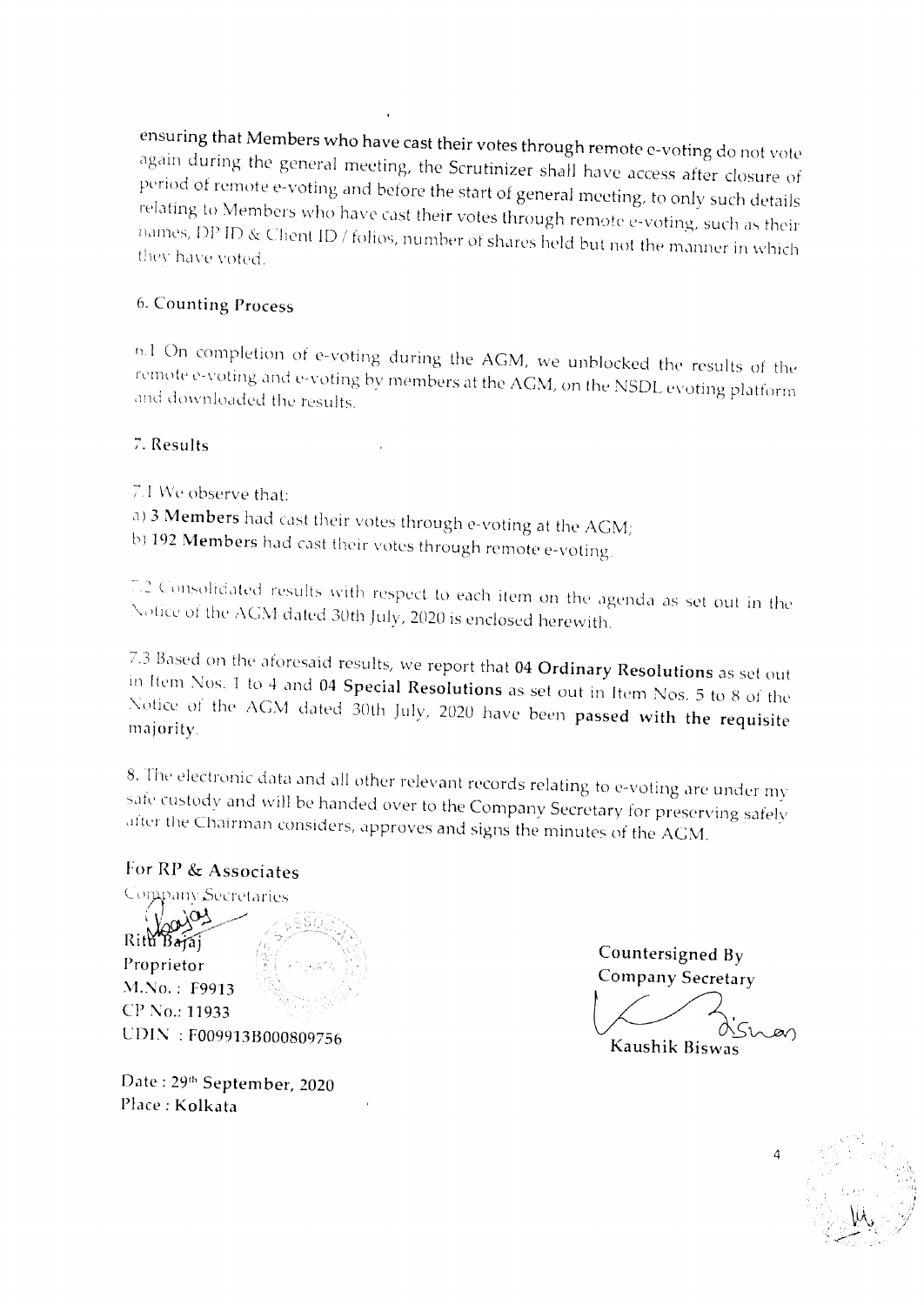## CONSOLIDATED RESULTS

Item No. 1:

Adoption of the Audited Standalone Financial Statements of the Company for the Financial Year ended 31st March, 2020 and the Reports of the Board of Directors and Auditors thereon and the Audited Consolidated Financial Statements of the Company for the Financial Year ended 31st March, 2020 and the Report of Auditors thereon.

| Particulars    |               | Remote e-voting | Voting at the AGM |              | Total  | Percentage   |         |
|----------------|---------------|-----------------|-------------------|--------------|--------|--------------|---------|
|                | <b>Number</b> | <b>Votes</b>    | <b>Number</b>     | <b>Votes</b> | Number | <b>Votes</b> | (%)     |
| Assent         | 181           | 88619653        |                   | 325          | 184    | 88619978     | 99.9977 |
| <b>Dissent</b> | 9             | 2058            | 0                 | 0            | 9      | 2058         | 0.0023  |
| Total          | 190           | 88621711        | 3                 | 325          | 193    | 88622036     | 100     |

Based on the aforesaid result, we report that the Ordinary Resolution as set out in Item No. 1 of the Notice of the AGM dated 30th July, 2020 has been passed with requisite majority.

#### Item No. 2:

Appointment of a Director in place of Manjushree Khaitan (DIN: 00055898), who retires by rotation and being eligible, offers herself for re-appointment.

| <b>Particulars</b> |               | Remote e-voting | Voting at the AGM |              | Total                  | Percentage |         |
|--------------------|---------------|-----------------|-------------------|--------------|------------------------|------------|---------|
|                    | <b>Number</b> | <b>Votes</b>    | Number            | <b>Votes</b> | Number<br><b>Votes</b> |            | (%)     |
| <b>Assent</b>      | 177           | 93596068        |                   | 325          | 180                    | 93596393   | 99.9899 |
| <b>Dissent</b>     | 14            | 9455            | 0                 | 0            | 14                     | 9455       | 0.0101  |
| Total              | 191           | 93605523        |                   | 325          | 194                    | 93605848   | 100     |

Based on the aforesaid result, we report that the Ordinary Resolution as set out in Item No. 2 of the Notice of the AGM dated 30th July, 2020 has been passed with requisite majority.

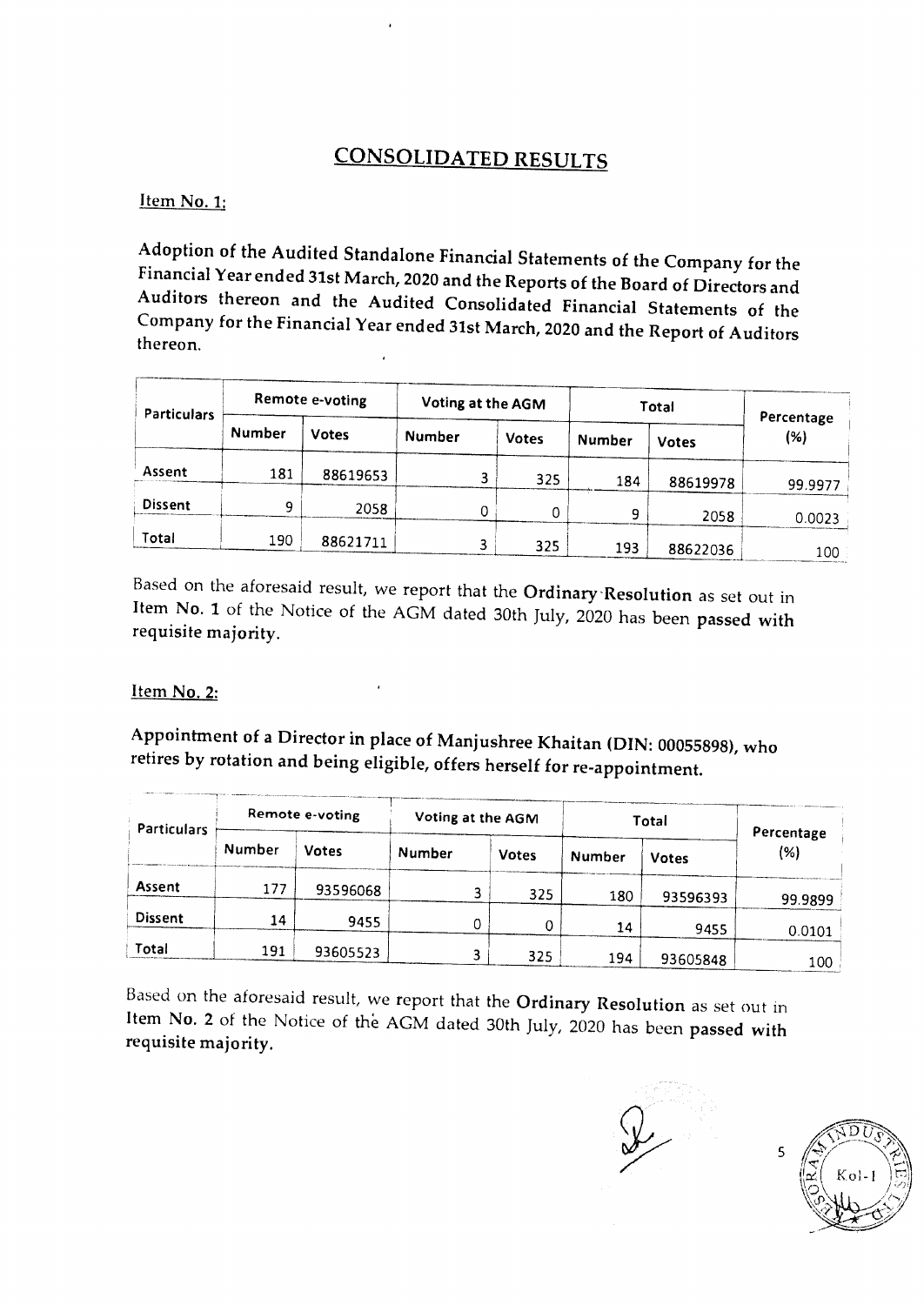#### **Item No. 3:**

| Particulars    |        | Remote e-voting | Voting at the AGM |              | <b>Total</b> |          | Percentage |  |
|----------------|--------|-----------------|-------------------|--------------|--------------|----------|------------|--|
|                | Number | <b>Votes</b>    | Number            | <b>Votes</b> | Number       | Votes    | (%)        |  |
| Assent         | 181    | 93603438        | 3                 | 325          | 184          | 93603763 | 99.9978    |  |
| <b>Dissent</b> | 10     | 2098            | 0                 | 0            | 10           | 2098     | 0.0022     |  |
| Total          | 191    | 93605536        |                   | 325          | 194          | 93605861 | 100        |  |

#### **Ratification of Remuneration of Cost Auditor**

Based on the aforesaid result, we report that the **Ordinary Resolution** as set out in **Item No. 3** of the Notice of the AGM dated 30th July, 2020 has been **passed with requisite majority.** 

#### **Item No. 4:**

**Appointment of Bhaskar Niyogi (DIN: 03494944) as a Non-Executive Nominee Director of the Company** 

| <b>Particulars</b> | Remote e-voting |              | Voting at the AGM |   | Total        |        | Percentage   |         |
|--------------------|-----------------|--------------|-------------------|---|--------------|--------|--------------|---------|
|                    | <b>Number</b>   | <b>Votes</b> | Number            |   | <b>Votes</b> | Number | <b>Votes</b> | (%)     |
| Assent             | 180             | 93603082     |                   |   | 325          | 183    | 93603407     | 99.9984 |
| <b>Dissent</b>     | 11              | 1455         |                   | 0 | 0            | 11     | 1455         | 0.0016  |
| Total              | 191             | 93604537     |                   |   | 325          | 194    | 93604862     | 100     |

Based on the aforesaid result, we report that the **Ordinary Resolution** as set out in **Item No. 4** of the Notice of the AGM dated 30th July, 2020 has been **passed with requisite majority.** 

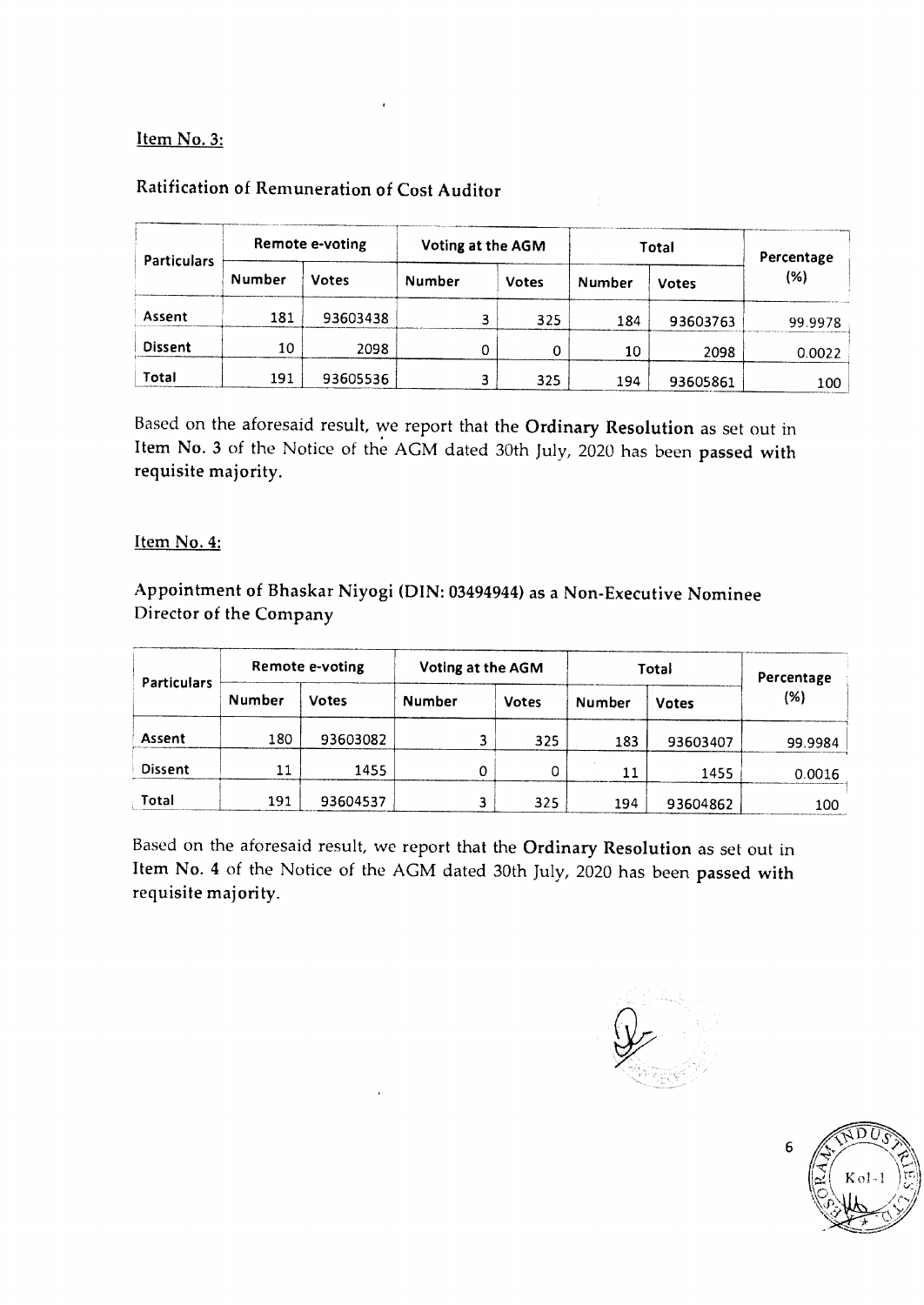#### Item No. 5:

### Re-appointment of Lee Seow Chuan (DIN: 02696217) as an Independent Director for a second term of five years

| Particulars    | Remote e-voting |              | Voting at the AGM |              | Total  |              | Percentage |
|----------------|-----------------|--------------|-------------------|--------------|--------|--------------|------------|
|                | Number          | <b>Votes</b> | <b>Number</b>     | <b>Votes</b> | Number | <b>Votes</b> | (%)        |
| Assent         | 177             | 93603027     |                   | 325          | 180    | 93603352     | 99.9984    |
| <b>Dissent</b> | 14              | 1510         | 0                 | 0            | 14     | 1510         | 0.0016     |
| Total          | 191             | 93604537     |                   | 325          | 194    | 93604862     | 100        |

Based on the aforesaid result, we report that the Special Resolution as set out in Item No. 5 of the Notice of the AGM dated 30th July, 2020 has been passed with requisite majority.

#### Item No. 6:

Appointment of Radhakrishnan Padmalochanan (DIN: 08284551) as a Whole-time Director of the Company, for a period of three years effective 8th August, 2019

| <b>Particulars</b> | Remote e-voting |              | Voting at the AGM |              | Total  |              | Percentage |
|--------------------|-----------------|--------------|-------------------|--------------|--------|--------------|------------|
|                    | Number          | <b>Votes</b> | <b>Number</b>     | <b>Votes</b> | Number | <b>Votes</b> | (%)        |
| <b>Assent</b>      | 178             | 88619265     |                   | 325          | 181    | 88619590     | 94.6741    |
| <b>Dissent</b>     | 13              | 4985272      | 0                 | 0            | 13     | 4985272      | 5.3259     |
| Total              | 191             | 93604537     |                   | 325          | 194    | 93604862     | 100        |

Based on the aforesaid result, we report that the Special Resolution as set out in Item No. 6 of the Notice of the AGM dated 30th July, 2020 has been passed with requisite majority.

 $\mu_{0}$